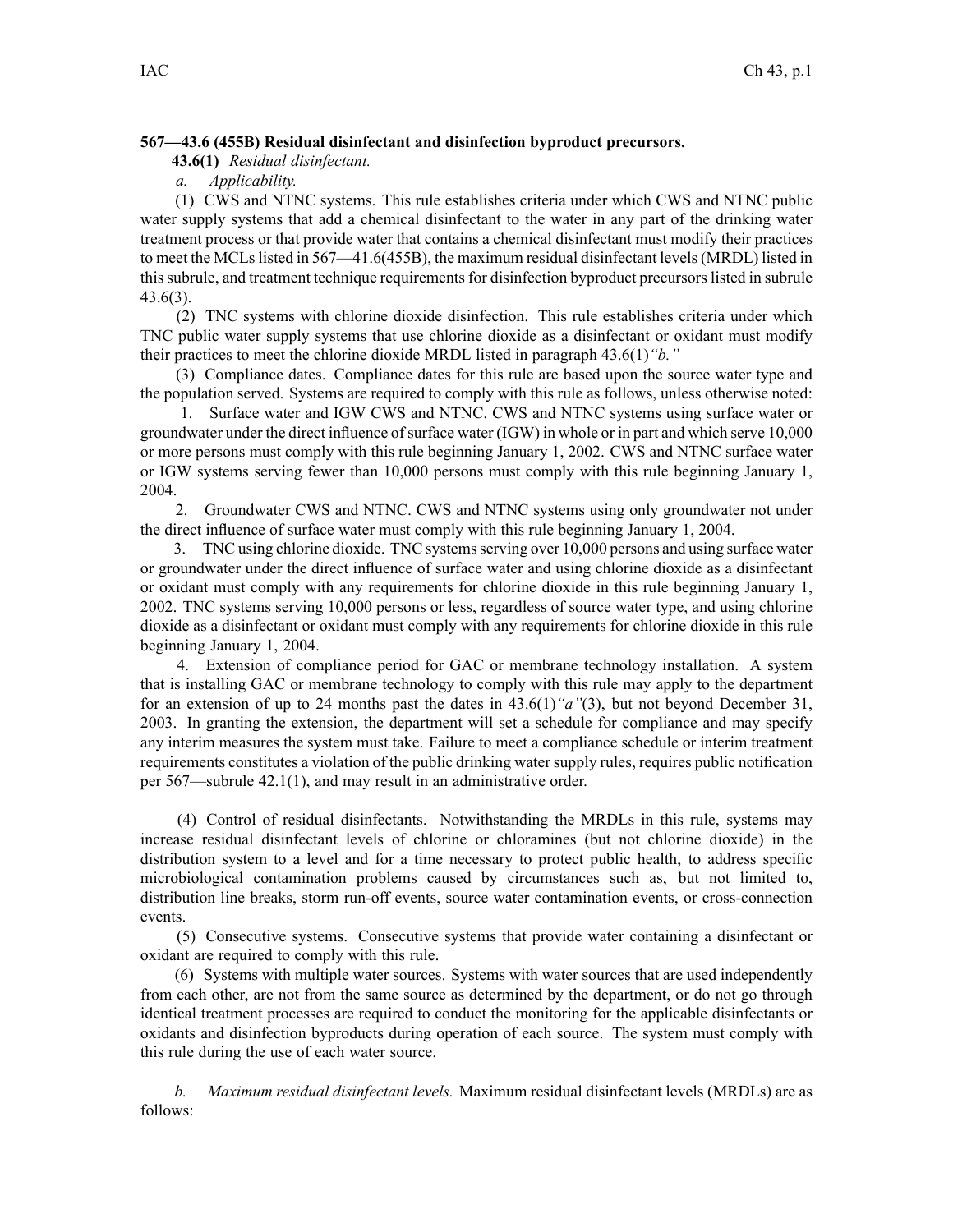| Disinfection Residual | $MRDL$ (mg/L)             |
|-----------------------|---------------------------|
| Chloramines           | 4.0 as $Cl2$              |
| Chlorine              | 4.0 as $Cl2$              |
| Chlorine dioxide      | $0.8$ as ClO <sub>2</sub> |

*c. Monitoring requirements for residual disinfectants.*

(1) General requirements.

1. Systems must take all samples during normal operating conditions. If the system does not use the disinfectant or oxidant on <sup>a</sup> daily basis, the system must conduct the required daily monitoring each day the disinfectant or oxidant is used, and any required monthly monitoring during those months in which the disinfectant or oxidant is used during any portion of the month.

2. Failure to monitor in accordance with the monitoring plan required under 43.6(1)*"c"*(1)"5" is <sup>a</sup> monitoring violation.

3. Failure to monitor is <sup>a</sup> violation for the entire period covered by the annual average where compliance is based on <sup>a</sup> running annual average of monthly or quarterly samples or averages and the system's failure to monitor makes it impossible to determine compliance with MRDLs.

4. Systems may use only data collected under the provisions of this rule or of 567—41.6(455B) to qualify for reduced monitoring.

5. Systems required to monitor under the provisions of this rule or of 567—41.6(455B) must develop and implement <sup>a</sup> monitoring plan, in accordance with 567—paragraph 41.6(1)*"c"*(1)"6."

(2) Chlorine and chloramines.

1. Routine monitoring. Community and nontransient noncommunity water systems that use chlorine or chloramines must measure the residual disinfectant level at the same points in the distribution system and at the same time as total coliforms are sampled, as specified in 567—subrule 41.2(1). Surface water and groundwater under the direct influence of surface water systems may use the results of residual disinfectant concentration sampling conducted under 43.5(4)*"b"*(2)"2," in lieu of taking separate samples.

2. Reduced monitoring. Chlorine and chloramine monitoring may not be reduced.

(3) Chlorine dioxide.

1. Routine monitoring. Any public watersupply systemsthat use chlorine dioxide for disinfection or oxidation must take daily samples at the entrance to the distribution system. For any daily sample that exceeds the MRDL, the system must take samples in the distribution system the following day at the locations required by 43.6(1)*"c"*(3)"2," in addition to the sample required at the entrance to the distribution system.

2. Additional monitoring. On each day following <sup>a</sup> routine sample monitoring result that exceeds the MRDL, the system is required to take three chlorine dioxide distribution system samples.

● If chlorine dioxide or chloramines are used to maintain <sup>a</sup> residual disinfectant in the distribution system, or if chlorine is used to maintain <sup>a</sup> residual disinfectant in the distribution system and there are no disinfection addition points after the entrance to the distribution system (i.e., no booster chlorination), the system must take three samples as close to the first customer as possible, at intervals of at least six hours.

• If chlorine is used to maintain a residual disinfectant in the distribution system and there are one or more disinfection addition points after the entrance to the distribution system (i.e., booster chlorination), the system must take one sample at each of the following locations: as close to the first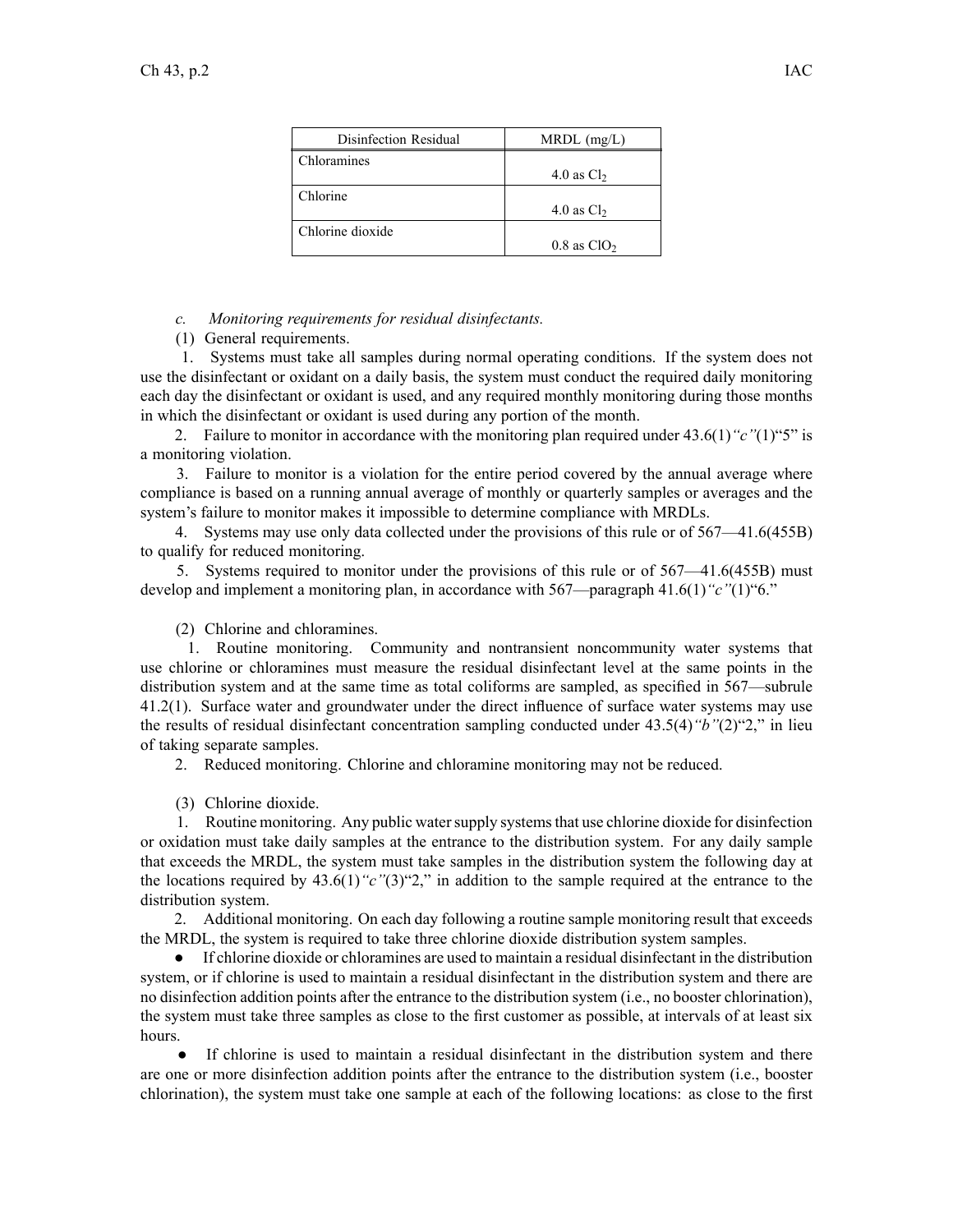customer as possible, in <sup>a</sup> location representative of average residence time, and as close to the end of the distribution system as possible (reflecting maximum residence time in the distribution system).

3. Reduced monitoring. Chlorine dioxide monitoring may not be reduced.

#### *d. Analytical requirements for residual disinfectants.*

(1) Analytical methods. Systems must measure residual disinfectant concentrations for free chlorine, combined chlorine (chloramines), and chlorine dioxide by the methods listed in the following table:

|                                            |                            |                             | Residual measured <sup>1</sup> |                      |                   |                     |
|--------------------------------------------|----------------------------|-----------------------------|--------------------------------|----------------------|-------------------|---------------------|
| Methodology                                | Standard<br>Methods        | Other Method                | Free<br>Chlorine               | Combined<br>Chlorine | Total<br>Chlorine | Chlorine<br>Dioxide |
| Amperometric Titration                     | 4500-Cl D                  | ASTM: D 1253-86<br>(96), 03 | X                              | X                    | X                 |                     |
| Low Level Amperometric<br><b>Titration</b> | 4500-Cl E                  |                             |                                |                      | X                 |                     |
| DPD Ferrous Titrimetric                    | 4500-Cl F                  |                             | X                              | X                    | X                 |                     |
| DPD Colorimetric                           | 4500-Cl G                  |                             | X                              | X                    | X                 |                     |
| Syringaldazine (FACTS)                     | 4500-Cl H                  |                             | X                              |                      |                   |                     |
| Iodometric Electrode                       | 4500-Cl I                  |                             |                                |                      | X                 |                     |
| <b>DPD</b>                                 | $4500$ -ClO <sub>2</sub> D |                             |                                |                      |                   | X                   |
| Amperometric Method II                     | $4500$ -ClO <sub>2</sub> E |                             |                                |                      |                   | X                   |
| Lissamine Green<br>Spectrophotometric      |                            | EPA: 327.0 Rev.<br>1.1      |                                |                      |                   | X                   |

Approved Methods for Residual Disinfectant Compliance Monitoring

The procedures shall be done in accordance with the documents listed below. The incorporation by reference of the following documents was approved by the Director of the Federal Register on February 16, 1999, in accordance with 5 U.S.C. 552(a) and 1 CFR Part 51. Copies of the documents may be obtained from the sources listed below. Information regarding obtaining these documents can be obtained from the Safe Drinking Water Hotline at (800)426-4791. Documents may be inspected at EPA's Drinking Water Docket, 401 M Street SW, Washington, DC 20460 (telephone: (202)260-3027); or at the Office of Federal Register, 800 North Capitol Street NW, Suite 700, Washington, DC 20408.

The following method is available from the American Society for Testing and Materials, 100 Barr Harbor Drive, West Conshohocken, PA 19428:

Annual Book of ASTM Standards, Volume 11.01, American Society for Testing and Materials, 1996: Method D 1253-86.

The following methods are available from the American Public Health Association, 1015 Fifteenth Street NW, Washington, DC 20005: Standard Methods for the Examination of Water and Wastewater, 19th and 20th editions, American Public Health Association, 1995 and 1998, respectively (both editions are acceptable): Methods: 4500-Cl D, 4500-Cl E, 4500-Cl F, 4500-Cl G, 4500-Cl H, 4500-Cl I, 4500-ClO<sub>2</sub> D, 4500-ClO<sub>2</sub> E.

The following methods are available from the National Technical Information Service, U.S. Department of Commerce, 5285 Port Royal Road, Springfield, VA 22161 (telephone: (800)553-6847):

"Determination of Chlorine Dioxide and Chlorite Ion in Drinking Water Using Lissamine Green B and Horseradish Peroxidase with Detection by Visible Spectrophotometry, Revision 1.1," USEPA, May 2005, EPA 815-R-05-008.

<sup>1</sup>X indicates method is approved for measuring specified residual disinfectant. Free chlorine or total chlorine may be measured for demonstrating compliance with the chlorine MRDL, and combined chlorine or total chlorine may be measured for demonstrating compliance with the chloramine MRDL.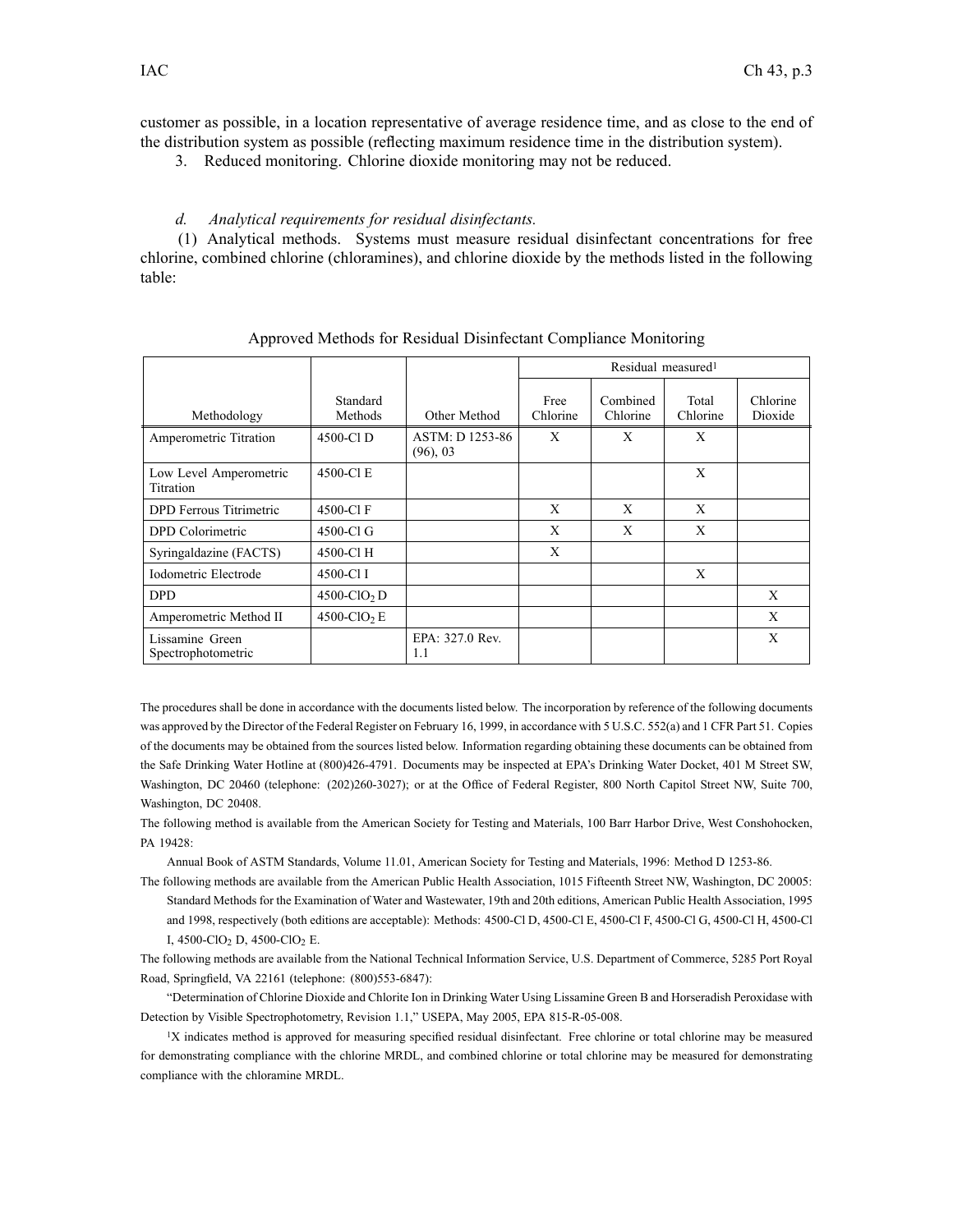(2) Test kit use. Systems may also measure residual disinfectant concentrations for chlorine, chloramines, and chlorine dioxide by using DPD colorimetric test kits acceptable to the department. Free and total chlorine residual disinfectant concentrations may be measured continuously by adapting <sup>a</sup> specified chlorine residual method for use with <sup>a</sup> continuous monitoring instrument provided the chemistry, accuracy, and precision remain the same. Instruments used for continuous monitoring must be calibrated with <sup>a</sup> grab sample measurement at least every five days.

(3) Operator requirement. Measurements for residual disinfectant concentration shall be conducted by <sup>a</sup> Grade A through IV operator meeting the requirements of 567—Chapter 81, any person under the direct supervision of <sup>a</sup> Grade A through IV operator meeting the requirements of 567—Chapter 81, or <sup>a</sup> laboratory certified by the department to perform analysis under 567—Chapter 83.

# *e. Compliance requirements for residual disinfectants.*

## (1) General requirements.

1. When compliance is based on <sup>a</sup> running annual average of monthly or quarterly samples or averages and the system's failure to monitor makes it impossible to determine compliance with MRDLs for chlorine and chloramines, this failure to monitor will be treated as <sup>a</sup> monitoring violation for the entire period covered by the annual average.

2. All samples taken and analyzed under the provisions of this rule must be included in determining compliance, even if that number is greater than the minimum required.

(2) Chlorine and chloramines.

1. Compliance must be based on <sup>a</sup> running annual arithmetic average, computed quarterly, of monthly averages of all samples collected by the system under 43.6(1)*"c"*(2). If the average covering any consecutive four-quarter period exceeds the MRDL, the system is in violation of the MRDL and must notify the public pursuan<sup>t</sup> to 567—42.1(455B), in addition to reporting to the department pursuan<sup>t</sup> to 567—paragraph 42.4(3)*"d."*

2. In cases where systems switch between the use of chlorine and chloramines for residual disinfection during the year, compliance must be determined by including together all monitoring results of both chlorine and chloramines in calculating compliance. Reports submitted pursuan<sup>t</sup> to 567—paragraph 42.4(3)*"d"* must clearly indicate which residual disinfectant was analyzed for each sample.

(3) Chlorine dioxide.

1. Acute violations. Compliance must be based on consecutive daily samples collected by the system under 43.6(1)*"c"*(3). If any daily sample taken at the entrance to the distribution system exceeds the MRDL, and on the following day one or more of the three samples taken in the distribution system exceed the MRDL, the system is in violation of the MRDL and shall take immediate corrective action to lower the level of chlorine dioxide below the MRDL and shall notify the public pursuan<sup>t</sup> to the Tier 1 requirements in 567—subrule 42.1(2) in addition to reporting to the department pursuan<sup>t</sup> to 567—paragraph 42.4(3)*"d."* Failure to take samples in the distribution system the day following an exceedance of the chlorine dioxide MRDL at the entrance to the distribution system will also be considered an MRDL violation and the system must notify the public of the violation in accordance with the provisions for Tier 1 violations in 567—subrule 42.1(2), in addition to reporting to the department pursuan<sup>t</sup> to 567—paragraph 42.4(3)*"d."*

2. Nonacute violations. Compliance must be based on consecutive daily samples collected by the system under 43.6(1)*"c"*(3). If any two consecutive daily samplestaken at the entrance to the distribution system exceed the MRDL and all distribution system samples taken are below the MRDL, the system is in violation of the MRDL and must take corrective action to lower the level of chlorine dioxide below the MRDL at the point of sampling and will notify the public pursuan<sup>t</sup> to the Tier 2 requirements in 567—subrule 42.1(3), in addition to reporting to the department pursuan<sup>t</sup> to 567—paragraph 42.4(3)*"d."* Failure to monitor at the entrance to the distribution system the day following an exceedance of the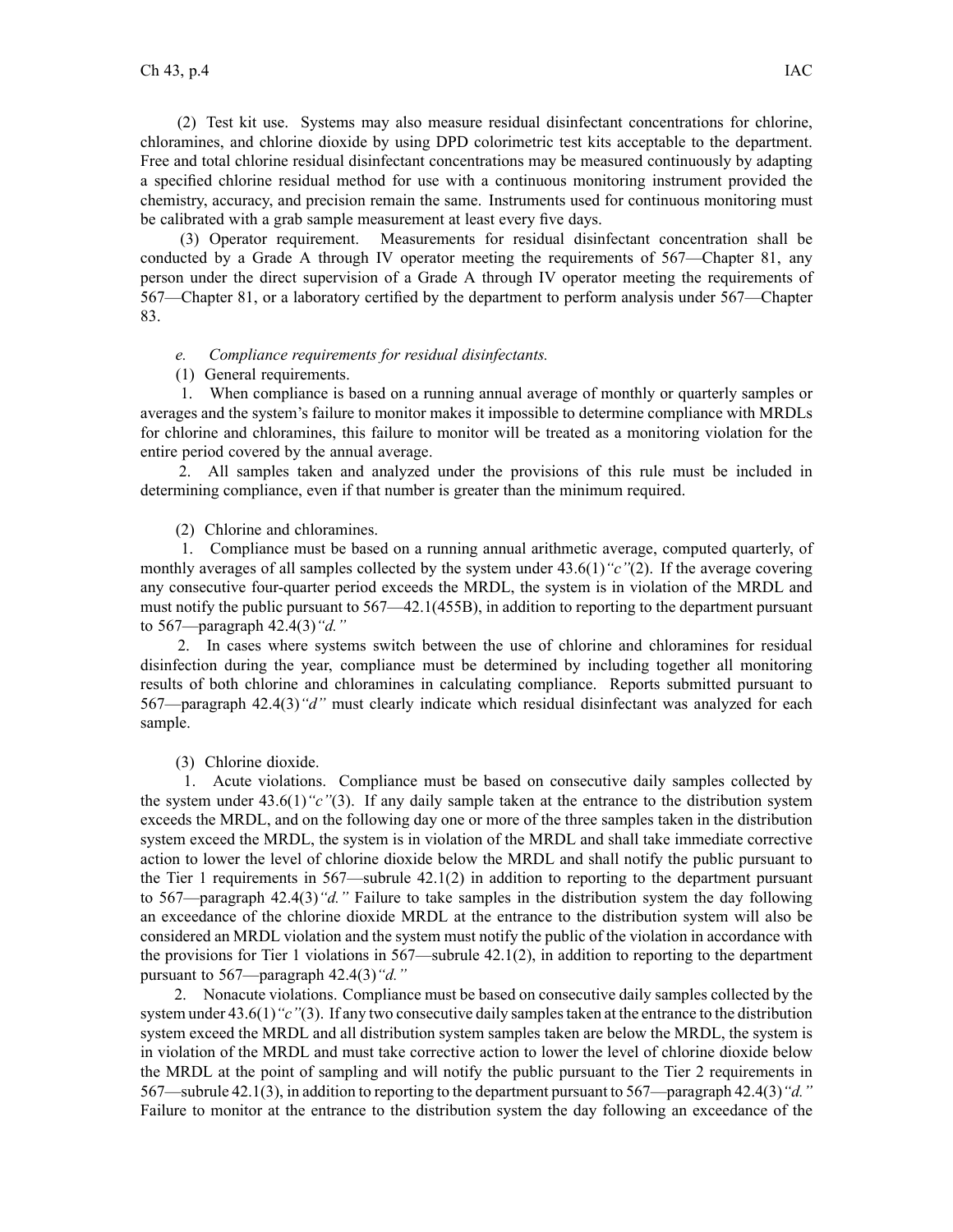chlorine dioxide MRDL at the entrance to the distribution system is also an MRDL violation and the system must notify the public of the violation in accordance with the provisions for Tier 2 violations in 567—subrule 42.1(3), in addition to reporting to the department pursuan<sup>t</sup> to 567—paragraph 42.4(3)*"d."*

*f. Reporting requirements for disinfectants.* Systems required to sample quarterly or more frequently must repor<sup>t</sup> to the department within ten days after the end of each quarter in which samples were collected, notwithstanding the public notification provisions of 567—42.1(455B). Systems required to sample less frequently than quarterly must repor<sup>t</sup> to the department within ten days after the end of each monitoring period in which samples were collected. The specific reporting requirements for disinfectants are listed in 567—subparagraph 42.4(3)*"d"*(3).

**43.6(2)** *Disinfection byproduct precursors.*

*a. Applicability.*

(1) Surface water or IGW CWS and NTNC systems with conventional filtration. This rule establishes criteria under which surface water or influenced groundwater CWS and NTNC public water supply systems using conventional filtration treatment, as defined in 567—40.2(455B), that add <sup>a</sup> chemical disinfectant to the water in any par<sup>t</sup> of the drinking water treatment process or which provide water that contains <sup>a</sup> chemical disinfectant must modify their practices to meet the MCLs listed in 567—41.6(455B) and the maximum residual disinfectant levels (MRDL) and treatment technique requirements for disinfection byproduct precursors listed in this rule.

(2) CWS and NTNC systems using ozone treatment. CWS and NTNC systems that use ozone in their treatment process must comply with the bromide requirements of this subrule.

(3) Compliance dates. Compliance dates for this rule are based upon the population served. CWS and NTNC systems using surface water or groundwater under the direct influence of surface water in whole or in part and which serve 10,000 or more persons must comply with this rule beginning January 1, 2002; while those systems serving fewer than 10,000 persons must comply with this rule beginning January 1, 2004.

(4) The department may require groundwater systems to conduct monitoring for disinfection byproduct precursors as <sup>a</sup> par<sup>t</sup> of an operation permit.

*b. Monitoring requirements for disinfection byproduct precursors.*

(1) Routine monitoring for total organic carbon (TOC).

1. Surface water and groundwater under the direct influence of surface water systems which use conventional filtration treatment must monitor each treatment plant for total organic carbon (TOC) no later than at the point of combined filter effluent turbidity monitoring and representative of the treated water. The systems must also monitor for TOC in the source water prior to any treatment at the same time as monitoring for TOC in the treated water. These samples (source water and treated water) are referred to as paired samples. At the same time the source water sample is taken, all systems must monitor for alkalinity in the source water prior to any treatment. Systems must take one paired set of source water and treated water samples and one source water alkalinity sample per month per plant at <sup>a</sup> time representative of normal operating conditions and influent water quality.

2. Surface water and groundwater under the direct influence of surface water systems which do not use conventional filtration treatment must conduct the TOC monitoring under 43.6(2)*"b"*(1)"1" in order to qualify for reduced disinfection byproduct monitoring for TTHM and HAA5 under 567—paragraph 41.6(1)*"c"*(4)"2." The source water TOC running annual average must be less than or equal to 4.0 mg/L based on the most recent four quarters of monitoring on <sup>a</sup> continuing basis at each treatment plant to reduce or remain on reduced monitoring for TTHM and HAA5. Once qualified for reduced monitoring for TTHM and HAA5, <sup>a</sup> system may reduce source water TOC monitoring to quarterly TOC samples taken every 90 days at <sup>a</sup> location prior to any treatment.

(2) Reduced monitoring. The department may allow surface water and groundwater under the direct influence of surface water systems with an average treated water TOC of less than 2.0 mg/L for two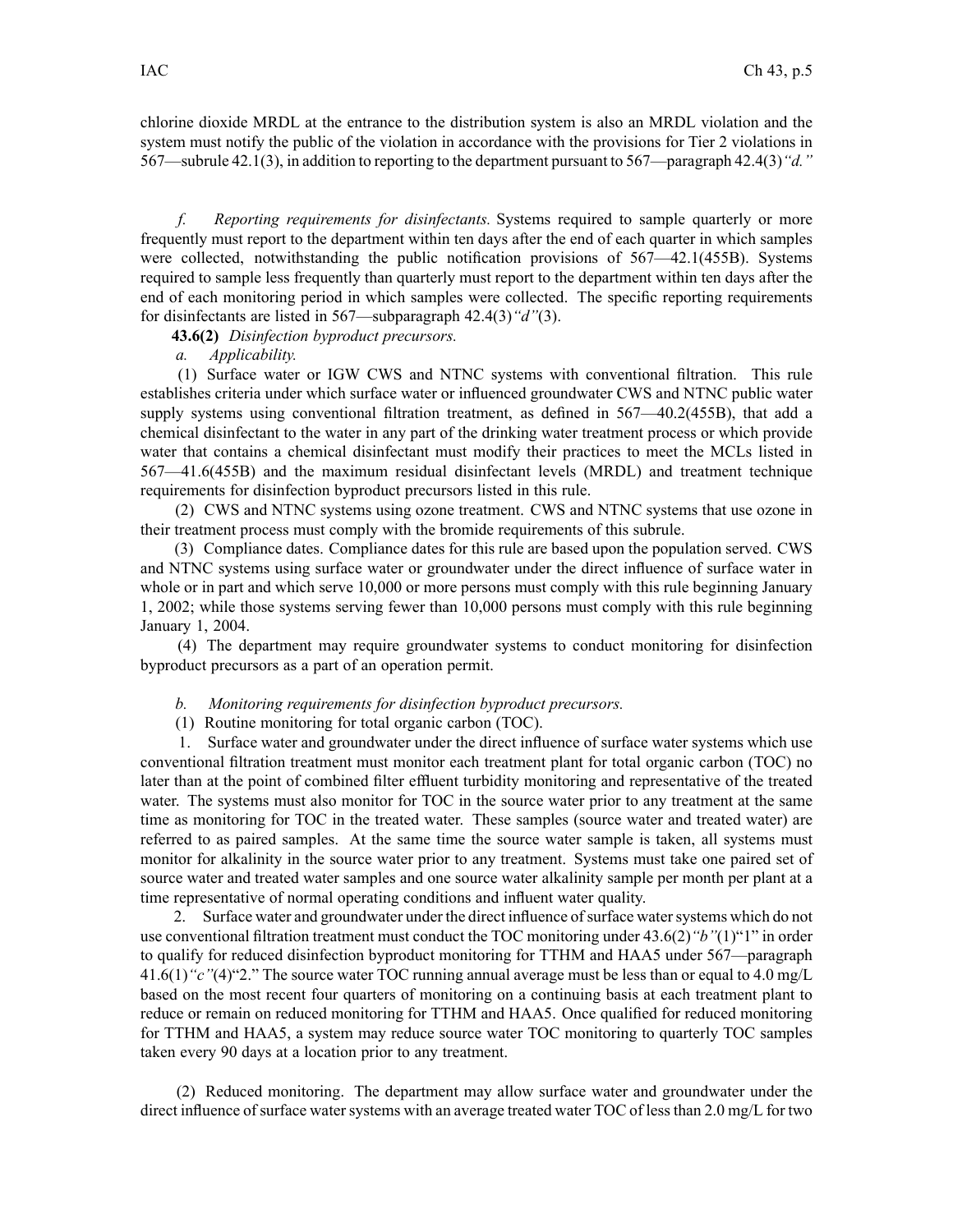consecutive years, or less than 1.0 mg/L for one year, to reduce monitoring for both TOC and alkalinity to one set of paired samples and one source water alkalinity sample per plant per quarter. The system must revert to routine monitoring in the month following the quarter when the annual average treated water TOC is greater than or equal to 2.0 mg/L.

(3) Bromide. The department may allow systems required to analyze for bromate to reduce bromate monitoring from monthly to once per quarter, if the system demonstrates that the average source water bromide concentration is less than 0.05 mg/L based upon representative monthly measurements for one year. The system must continue bromide monitoring to remain on reduced bromate monitoring.

(4) The department may assign disinfection byproduct precursor monitoring prior to the compliance dates in 43.6(2)*"a"*(3) as par<sup>t</sup> of an operation permit.

## *c. Analytical requirements for disinfection byproduct precursors.*

(1) Analytical methods. Systems required to monitor disinfectant byproduct precursors must use the following methods, which must be conducted by <sup>a</sup> certified laboratory pursuan<sup>t</sup> to 567—Chapter 83, unless otherwise specified.

| Analyte                                                | Methodology                                     | <b>EPA</b>           | Standard<br>Methods    | <b>ASTM</b> | Other       |
|--------------------------------------------------------|-------------------------------------------------|----------------------|------------------------|-------------|-------------|
| Alkalinity <sup>6</sup>                                | Titrimetric                                     |                      | 2320B                  | D 1067-92B  |             |
|                                                        | Electrometric titration                         |                      |                        |             | $I-1030-85$ |
| <b>Bromide</b>                                         | Ion chromatography                              | 300.0                |                        |             |             |
|                                                        |                                                 | 300.1                |                        |             |             |
|                                                        |                                                 | 317.0<br>Rev.<br>2.0 |                        |             |             |
|                                                        |                                                 | 326.0                |                        |             |             |
|                                                        |                                                 |                      |                        | D 6581-00   |             |
| Dissolved Organic Carbon <sup>2</sup>                  | High temperature combustion                     |                      | 5310B or<br>5310B-00   |             |             |
|                                                        | Persulfate-UV or<br>heated-persulfate oxidation |                      | 5310C or<br>5310C-00   |             |             |
|                                                        | Wet oxidation                                   |                      | 5310D or<br>5310D-00   |             |             |
|                                                        |                                                 | 415.3<br>Rev.<br>1.1 |                        |             |             |
| pH <sup>3</sup>                                        | Electrometric                                   | 150.1                | 4500-H <sup>+</sup> -B | D 1293-84   |             |
|                                                        |                                                 | 150.2                |                        |             |             |
| Total Organic Carbon <sup>4</sup>                      | High temperature combustion                     |                      | 5310B or<br>5310B-00   |             |             |
|                                                        | Persulfate-UV or<br>heated-persulfate oxidation |                      | 5310C or<br>5310C-00   |             |             |
|                                                        | Wet oxidation                                   |                      | 5310D or<br>5310D-00   |             |             |
|                                                        |                                                 | 415.3<br>Rev.<br>1.1 |                        |             |             |
| <b>Ultraviolet Absorption at</b><br>$254 \text{ nm}^5$ | UV absorption                                   |                      | 5910B or<br>5910B-00   |             |             |

Approved Methods for Disinfection Byproduct Precursor Monitoring<sup>1</sup>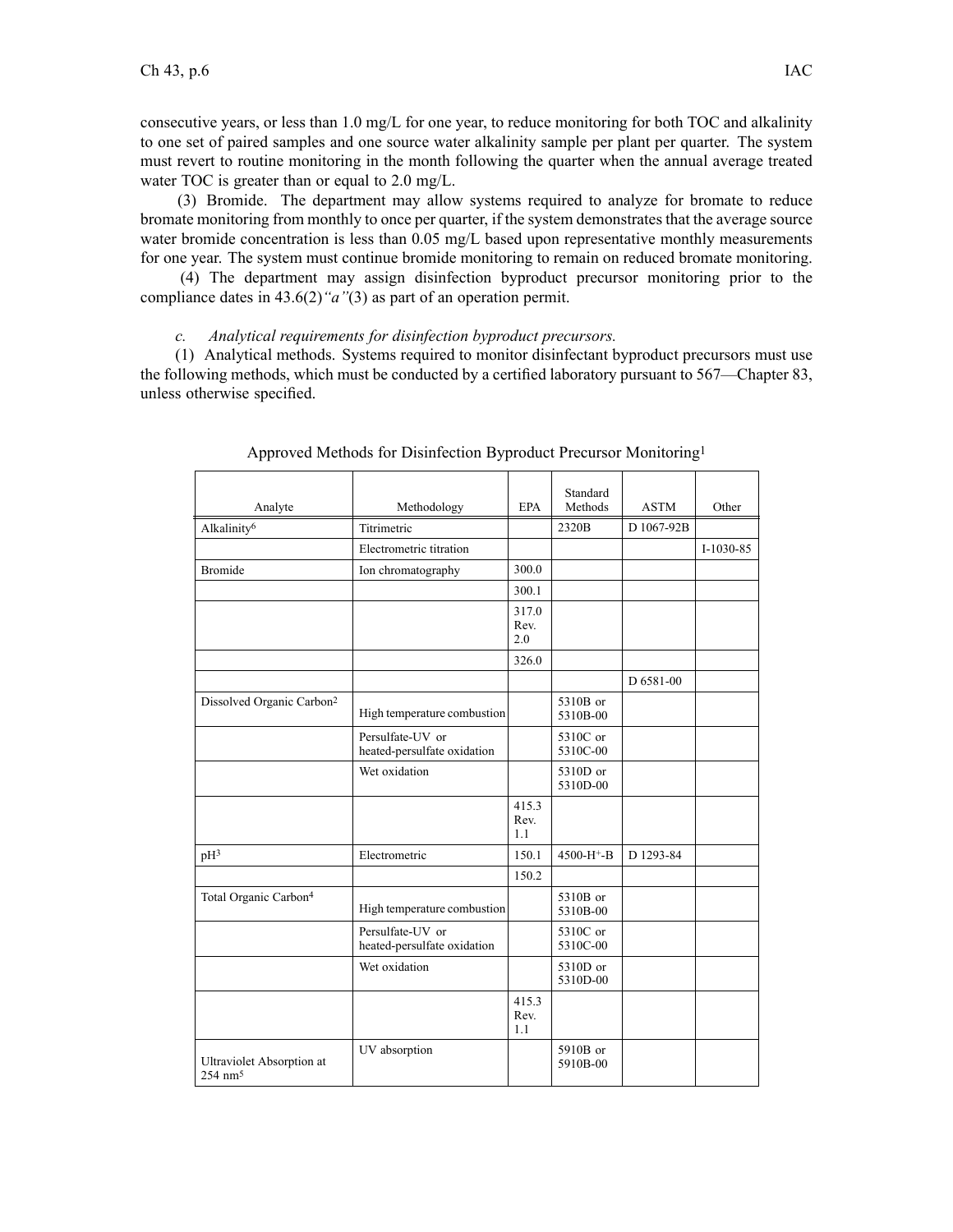| Analyte | Methodology | <b>EPA</b>           | Standard<br>Methods | <b>ASTM</b> | Other |
|---------|-------------|----------------------|---------------------|-------------|-------|
|         |             | 415.3<br>Rev.<br>1.1 |                     |             |       |

<sup>1</sup>The procedures shall be done in accordance with the documents listed below. The incorporation by reference of the following documents was approved by the Director of the Federal Register on February 16, 1999, in accordance with 5 U.S.C. 552(a) and 1 CFR Part 51. Copies of the documents may be obtained from the sources listed below. Information regarding obtaining these documents can be obtained from the Safe Drinking Water Hotline at (800)426-4791. Documents may be inspected at EPA's Drinking Water Docket, 401 M Street SW, Washington, DC 20460 (telephone: (202)260-3027); or at the Office of Federal Register, 800 North Capitol Street NW, Suite 700, Washington, DC 20408.

The following methods are available from the American Society for Testing and Materials, 100 Barr Harbor Drive, West Conshohocken, PA 19428:

Annual Book of ASTM Standards, Volume 11.01, American Society for Testing and Materials, 1996: Method D 1067-92B and Method D 1293-84.

Annual Book of ASTM Standards, Volume 11.01, American Society for Testing and Materials, 2001 (or any year containing the cited version): Method D 6581-00.

The following methods are available from the National Technical Information Service, U.S. Department of Commerce, 5285 Port Royal Road, Springfield, VA 22161 (telephone: (800)553-6847):

"Determination of Inorganic Anions in Drinking Water by Ion Chromatography, Revision 1.0," EPA-600/R-98/118, 1997 (NTIS, PB98-169196): Method 300.1.

Methods for Chemical Analysis of Water and Wastes, EPA-600/4-79-020, March 1983, (NTIS PB84-128677): Methods 150.1 and 150.2.

Methods for the Determination of Inorganic Substances in Environmental Samples, EPA-600/R-93/100, August 1993, (NTIS PB94-121811): Method 300.0.

"Determination of Inorganic Oxyhalide Disinfection By-Products in Drinking Water Using Ion Chromatography with the Addition of <sup>a</sup> Postcolumn Reagent for Trace Bromate Analysis, Revision 2.0," USEPA, July 2001, EPA 815-B-01-001: Method 317.0.

"Determination of Inorganic Oxyhalide Disinfection By-Products in Drinking Water Using Ion Chromatography Incorporating the Addition of <sup>a</sup> Suppressor Acidified Postcolumn Reagent for Trace Bromate Analysis, Revision 1.0," USEPA, June 2002, EPA 815-R-03-007: Method 326.0.

"Determination of Total Organic Carbon and Specific UV Absorbance at 254 nm in Source Water and Drinking Water, Revision 1.1," USEPA, February 2005, EPA/600/R-05/055: Method 415.3 Revision 1.1.

The following methods are available from the American Public Health Association, 1015 Fifteenth Street NW, Washington, DC 20005: Standard Methods for the Examination of Water and Wastewater, 19th edition, American Public Health Association, 1995: Methods:

2320B (20th edition, 1998, is also accepted for this method), 4500-H<sup>+</sup> -B, and 5910B.

Standard Methods for the Examination of Water and Wastewater, Supplement to the 19th edition, American Public Health Association, 1996: Methods: 5310B, 5310C, and 5310D.

For method numbers ending "-00", the year in which each method was approved by the Standard Methods Committee is designated by the last two digits in the method number. The methods listed are the only online versions that are IBR-approved.

Method I-1030-85 is available from the Books and Open-File Reports Section, U.S. Geological Survey, Federal Center, Box 25425, Denver, CO 80225-0425.

<sup>2</sup>Dissolved Organic Carbon (DOC). DOC and  $UV_{254}$  samples used to determine a SUVA value must be taken at the same time and at the same location, prior to the addition of any disinfectant or oxidant by the system. Prior to analysis, DOC samples must be filtered through <sup>a</sup> 0.45 μ pore-diameter filter, as soon as practical after sampling, not to exceed 48 hours. After filtration, DOC samples must be acidified to achieve pH less than or equal to 2 with minimal addition of the acid specified in the method or by the instrument manufacturer. Acidified DOC samples must be analyzed within 28 days. Inorganic carbon must be removed from the samples prior to analysis. Water passed through the filter prior to filtration of the sample must serve as the filtered blank. This filtered blank must be analyzed using procedures identical to those used for analysis of the samples and must meet <sup>a</sup> DOC concentration of <0.5 mg/L.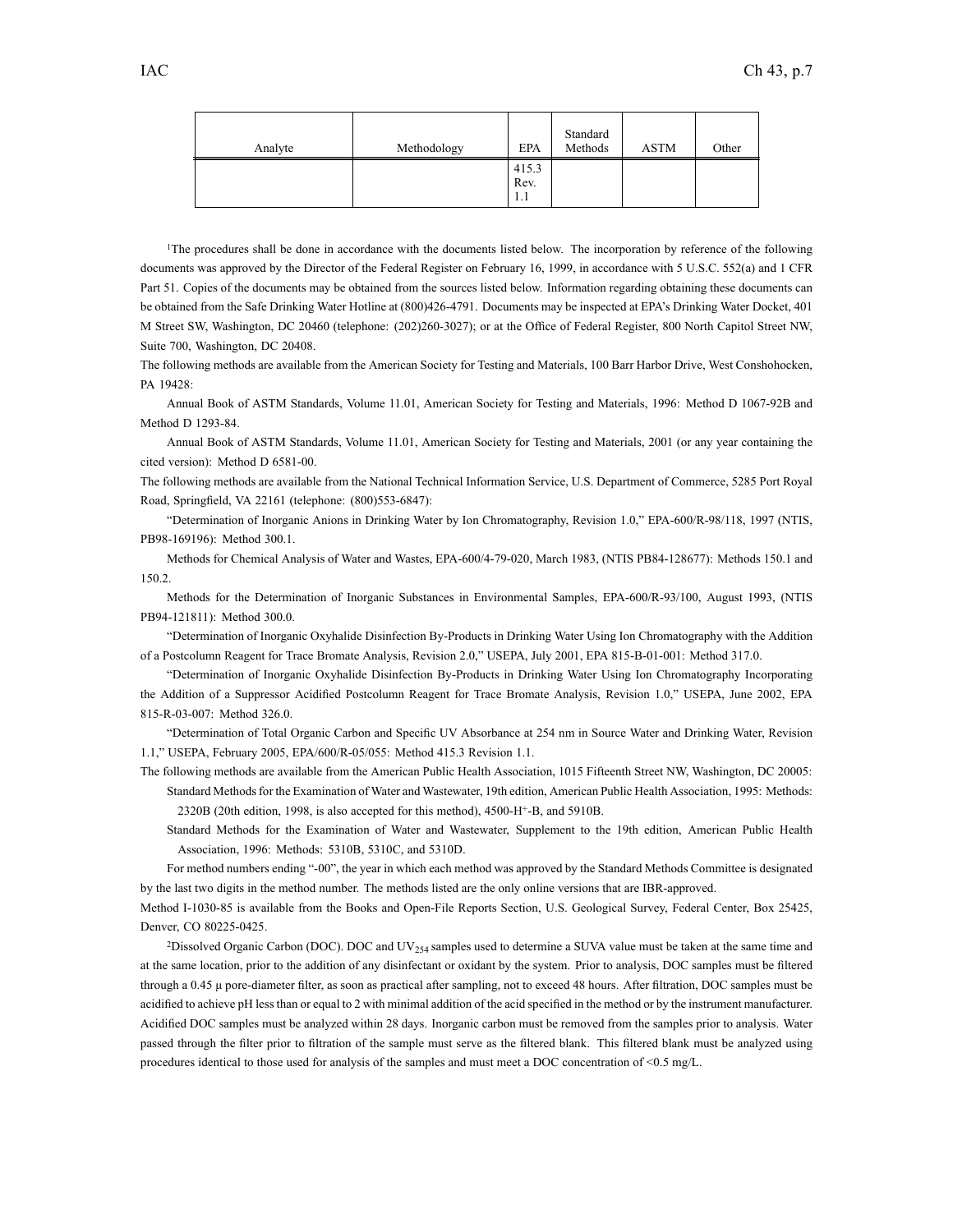<sup>3</sup>pH must be measured by <sup>a</sup> laboratory certified by the department to perform analysis under 567—Chapter 83; <sup>a</sup> Grade II, III or IV operator meeting the requirements of 567—Chapter 81; or any person under the supervision of <sup>a</sup> Grade II, III or IV operator meeting the requirements of 567—Chapter 81.

<sup>4</sup>Total Organic Carbon (TOC). Inorganic carbon must be removed from the samples prior to analysis. TOC samples may not be filtered prior to analysis. TOC samples must be acidified at the time of sample collection to achieve <sup>a</sup> pH less than or equal to 2 with minimal addition of the acid specified in the method or by the instrument manufacturer. Acidified TOC samples must be analyzed within 28 days.

<sup>5</sup>Ultraviolet Absorption at 254 nm (UV<sub>254</sub>). DOC and UV<sub>254</sub> samples used to determine a SUVA value must be taken at the same time and at the same location, prior to the addition of any disinfectant or oxidant by the system. UV absorption must be measured at 253.7 nm (may be rounded off to 254 nm). Prior to analysis,  $UV_{254}$  samples must be filtered through a 0.45  $\mu$  pore-diameter filter. The pH of UV<sub>254</sub> samples may not be adjusted. Samples must be analyzed as soon as practical after sampling, not to exceed 48 hours.

<sup>6</sup>Alkalinity must be measured by <sup>a</sup> laboratory certified by the department to perform analysis under 567—Chapter 83; <sup>a</sup> Grade II, III or IV operator meeting the requirements of 567—Chapter 81; or any person under the supervision of <sup>a</sup> Grade II, III or IV operator meeting the requirements of 567—Chapter 81. Only the listed titrimetric methods are acceptable.

(2) SUVA. Specific Ultraviolet Absorbance (SUVA) is equal to the UV absorption at 254nm  $(UV<sub>254</sub>)$  (measured in m<sup>-1</sup>) divided by the dissolved organic carbon (DOC) concentration (measured as mg/L). In order to determine SUVA, it is necessary to separately measure  $UV_{254}$  and DOC. When determining SUVA, systems must use the methods stipulated in subparagraph 43.6(1)*"c"*(1) to measure DOC and  $UV_{254}$ . SUVA must be determined on water prior to the addition of disinfectants/oxidants by the system. DOC and  $UV_{254}$  samples used to determine an SUVA value must be taken at the same time and at the same location.

(3) Magnesium. All methods approved for magnesium in 567—subparagraph 41.3(1)*"e"*(1) are approved for use in measuring magnesium under this rule.

#### *d. Compliance requirements for disinfection byproduct precursors.*

(1) General requirements. All samples taken and analyzed under the provisions of this rule must be included in determining compliance, even if that number is greater than the minimum required.

(2) Compliance determination. Compliance must be determined as specified by 43.6(3)*"c."* The department may assign monitoring through an operation permit, or systems may begin monitoring to determine whether Step 1 TOC removals can be met 12 months prior to the compliance date for the system. This monitoring is not required and failure to monitor during this period is not <sup>a</sup> violation. However, any system that does not monitor during this period and then determines in the first 12 months after the compliance date that it is not able to meet the Step 1 requirements in 43.6(3)*"b"*(2), and must therefore apply for alternate minimum TOC removal (Step 2) requirements, is not eligible for retroactive approval of alternate minimum TOC removal (Step 2) requirements as allowed pursuan<sup>t</sup> to 43.6(3)*"b"*(3) and is in violation. Systems may apply for alternate minimum TOC removal (Step 2) requirements anytime after the compliance date. For systems required to meet Step 1 TOC removals, if the value calculated under 43.6(3)*"c"*(1)"4" is less than 1.00, the system is in violation of the treatment technique requirements and must notify the public pursuan<sup>t</sup> to 567—42.1(455B), in addition to reporting to the department pursuan<sup>t</sup> to 567—paragraph 42.4(3)*"d."*

*e. Reporting requirements for disinfection byproduct precursors.* Systems required to sample quarterly or more frequently must repor<sup>t</sup> to the department within ten days after the end of each quarter in which samples were collected, notwithstanding the public notification provisions of 567—42.1(455B). Systems required to sample less frequently than quarterly must repor<sup>t</sup> to the department within ten days after the end of each monitoring period in which samples were collected. The specific reporting requirements for disinfection byproduct precursors are listed in 567—subparagraph 42.4(3)*"d"*(4).

**43.6(3)** *Treatment technique for control of disinfection byproduct precursors.*

*a. Applicability.*

(1) Systems using surface water or groundwater under the direct influence of surface water and conventional filtration treatment (as defined in 567—40.2(455B)) must operate with enhanced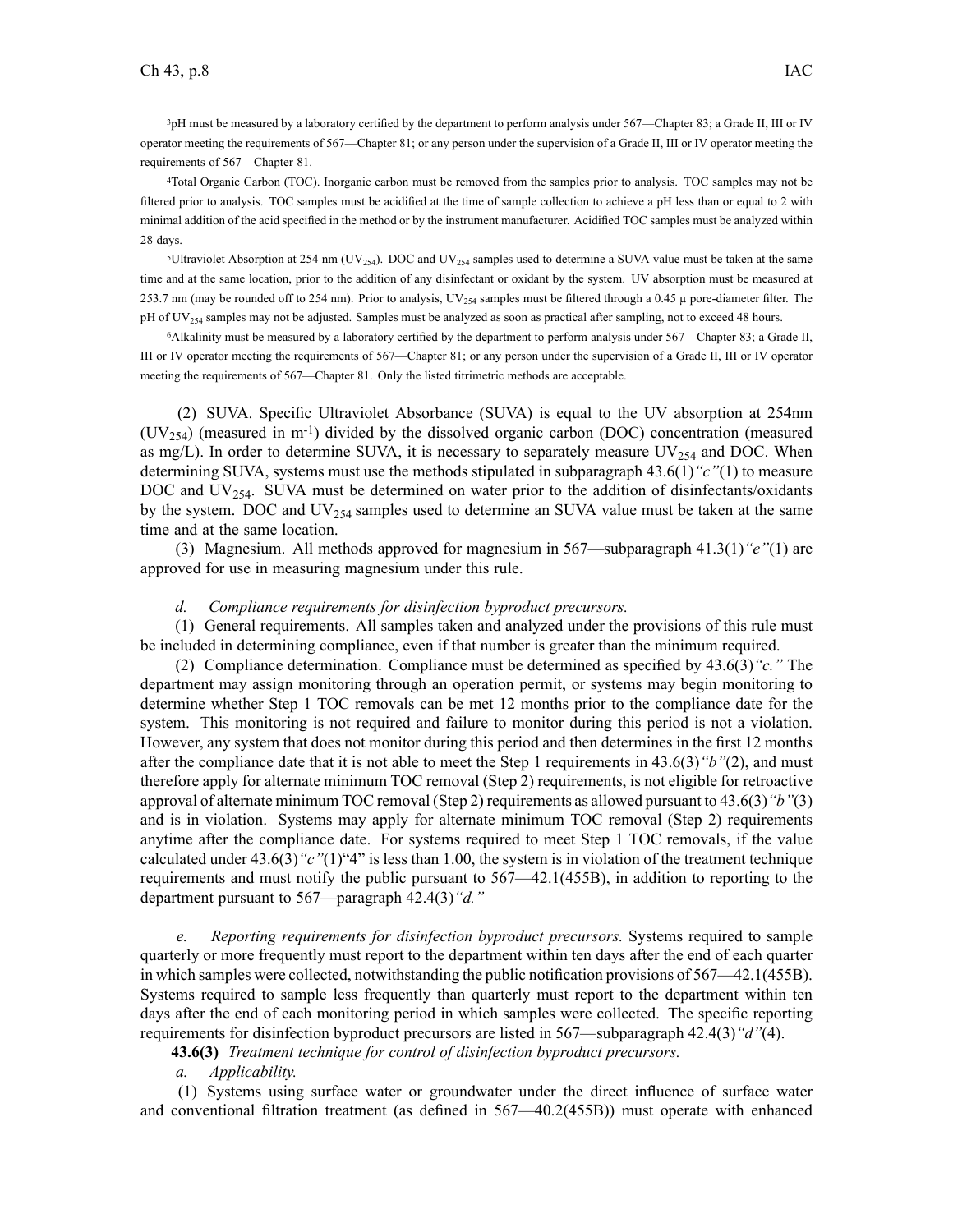coagulation or enhanced softening to achieve the TOC percen<sup>t</sup> removal levels specified in paragraph *"b"* of this subrule unless the system meets at least one of the alternative compliance criteria listed in 43.6(3)*"a"*(2) or (3).

(2) Alternative compliance criteria for enhanced coagulation and enhanced softening systems. Systems using surface water or groundwater under the direct influence of surface water and conventional filtration treatment may use the alternative compliance criteria in 43.6(3)*"a"*(2)"1" through "6" to comply with this subrule in lieu of complying with 43.6(3)*"b."* Systems must still comply with monitoring requirements in 43.6(2)*"b."*

1. The system's source water TOC level, measured according to 43.6(2)*"c"*(1), is less than 2.0 mg/L, calculated quarterly as <sup>a</sup> running annual average.

2. The system's treated water TOC level, measured according to 43.6(2)*"c"*(1), is less than 2.0 mg/L, calculated quarterly as <sup>a</sup> running annual average.

3. The system's source water TOC level, measured according to 43.6(2)*"c"*(1), is less than 4.0 mg/L, calculated quarterly as <sup>a</sup> running annual average; the source water alkalinity, measured according to  $43.6(2)$  "c"(1), is greater than 60 mg/L as CaCO<sub>3</sub>, calculated quarterly as a running annual average; and either the TTHM and HAA5 running annual averages are no greater than 0.040 mg/L and 0.030 mg/L, respectively; or prior to the effective date for compliance in 567—subparagraph 41.6(1)*"a"*(3) and in 43.6(1)*"a"*(3) and 43.6(2)*"a"*(3), the system has made <sup>a</sup> clear and irrevocable financial commitment not later than the effective date for compliance in 567—subparagraph 41.6(1)*"a"*(3) and in 43.6(1)*"a"*(3) and 43.6(2)*"a"*(3), to use of technologies that will limit the levels of TTHMs and HAA5 to no more than 0.040 mg/L and 0.030 mg/L, respectively. Systems must submit evidence of <sup>a</sup> clear and irrevocable financial commitment, in addition to <sup>a</sup> schedule containing milestones and periodic progress reports for installation and operation of appropriate technologies, to the department for approval not later than the effective date for compliance in 567—subparagraph 41.6(1)*"a"*(3) and in 43.6(1)*"a"*(3) and 43.6(2)*"a"*(3). These technologies must be installed and operating not later than June 30, 2005. Failure to install and operate these technologies by the date in the approved schedule will constitute <sup>a</sup> treatment technique violation.

4. The TTHM and HAA5 running annual averages are less than or equal to 0.040 mg/L and 0.030 mg/L, respectively, and the system uses only chlorine for primary disinfection and maintenance of <sup>a</sup> residual in the distribution system.

5. The system's source water SUVA, prior to any treatment and measured monthly according to 43.6(2)*"c,"* is less than or equal to 2.0 L/mg-m, calculated quarterly as <sup>a</sup> running annual average.

6. The system's finished water SUVA, measured monthly according to 43.6(2)*"c,"* is less than or equal to 2.0 L/mg-m, calculated quarterly as <sup>a</sup> running annual average.

(3) Additional alternative compliance criteria for softening systems. Systems practicing enhanced softening that cannot achieve the TOC removals required by 43.6(3)*"b"*(2) may use the alternative compliance criteria in 43.6(3)*"a"*(3)"1" and "2" in lieu of complying with 43.6(3)*"b."* Systems must still comply with monitoring requirements in 43.6(2)*"b."*

1. Softening that lowers the treated water alkalinity to less than 60 mg/L as  $CaCO<sub>3</sub>$ , measured monthly according to 43.6(2)<sup>"</sup>c" and calculated quarterly as a running annual average.

2. Softening that removes at least 10 mg/L of magnesium hardness as  $CaCO<sub>3</sub>$ , measured monthly and calculated quarterly as <sup>a</sup> running annual average.

## *b. Enhanced coagulation and enhanced softening performance requirements.*

(1) Systems must achieve the percen<sup>t</sup> reduction of TOC specified in 43.6(3)*"b"*(2) between the source water and the combined filter effluent, unless the department approves <sup>a</sup> system's reques<sup>t</sup> for alternate minimum TOC removal (Step 2 requirements under 43.6(3)*"b"*(3)).

(2) Required Step 1 TOC reductions, indicated in the following table, are based upon specified source water parameters measured in accordance with 43.6(2)*"c."* Systems using softening are required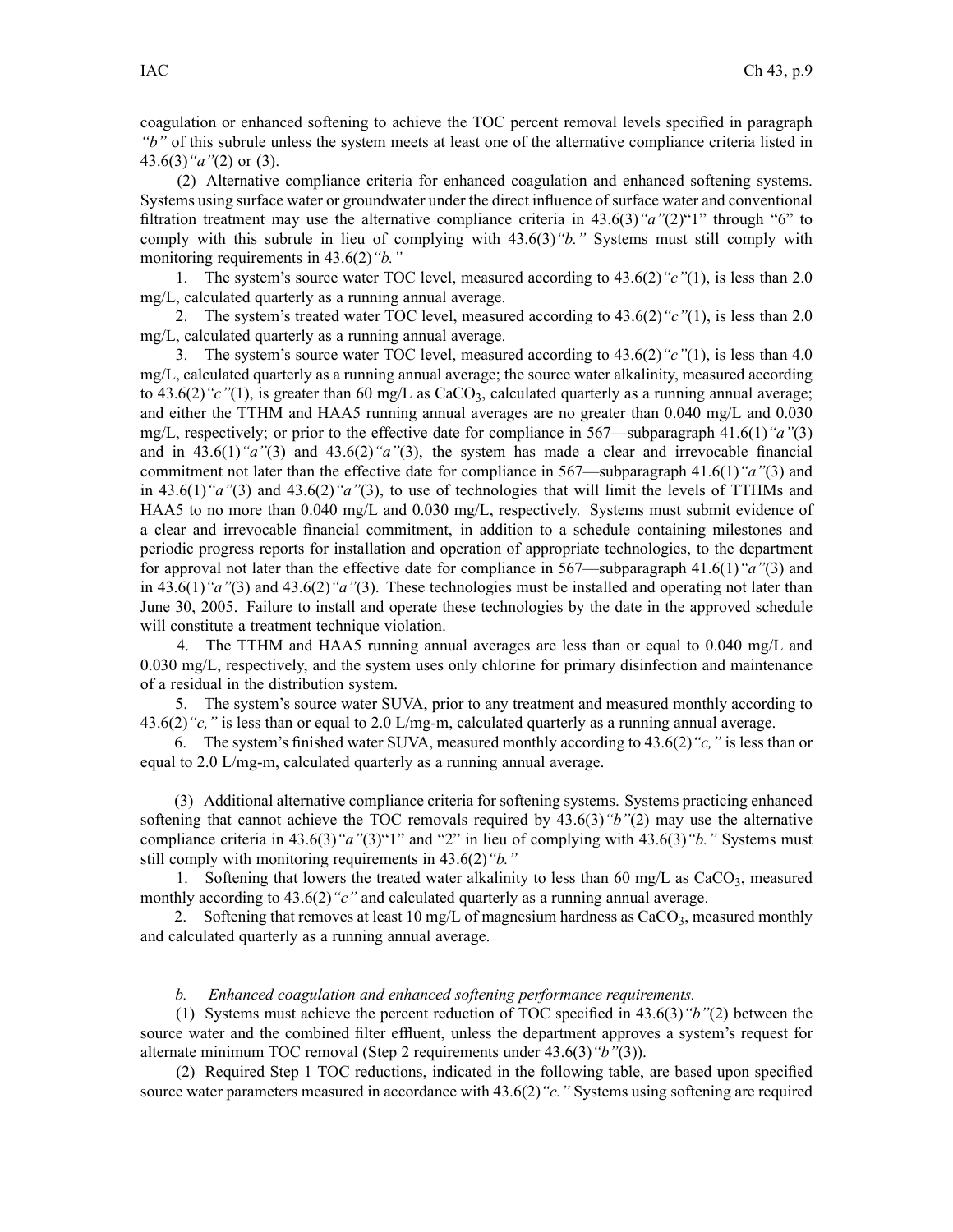to meet the Step 1 TOC reductions in the right-hand column (Source water alkalinity  $> 120 \text{ mg/L}$ ) for the specified source water TOC:

|                        | Source water Alkalinity, $mg/L$ as $CaCO3$ |           |                   |  |
|------------------------|--------------------------------------------|-----------|-------------------|--|
| Source water TOC, mg/L | $0 - 60$                                   | $>60-120$ | >120 <sup>3</sup> |  |
| $>2.0 - 4.0$           | 35.0%                                      | 25.0%     | $15.0\%$          |  |
| $>4.0 - 8.0$           | 45.0%                                      | 35.0%     | 25.0%             |  |
| >8.0                   | 50.0%                                      | $40.0\%$  | $30.0\%$          |  |

# Step 1 Required Removal of TOC by Enhanced Coagulation and Enhanced Softening for Surface Water or IGW Systems Using Conventional Treatment 1,2

<sup>1</sup>Systems meeting at least one of the conditions in 43.6(3)*"a"*(2)"1" to "6" are not required to operate with enhanced coagulation. <sup>2</sup>Softening systems meeting one of the alternative compliance criteria in 43.6(3)*"a"*(3) are not required to operate with enhanced softening.

<sup>3</sup>Systems practicing softening must meet the TOC removal requirements in this column.

(3) Surface water and groundwater under the influence ofsurface watersystems using conventional treatment that cannot achieve the Step 1 TOC removals required by 43.6(3)*"b"*(2) due to water quality parameters or operational constraints must apply to the department for approval of alternative minimum Step 2 TOC removal requirements submitted by the system within three months of failure to achieve the TOC removals required by 43.6(3)*"b"*(2). If the department approves the alternative minimum Step 2 TOC removal requirements, the department may make those requirements retroactive for the purposes of determining compliance. The system must meet the Step 1 TOC removals contained in 43.6(3)*"b"*(2) until the department approves the alternate minimum Step 2 TOC removal requirements.

(4) Alternate minimum Step 2 TOC removal requirements. Applications made to the department by enhanced coagulation systems for approval of alternate minimum Step 2 TOC removal requirements under 43.6(3)*"b"*(3) must include, as <sup>a</sup> minimum, results of bench-scale or pilot-scale testing conducted under 43.6(3)*"b"*(4)"1" below and be used to determine the alternate enhanced coagulation level.

1. Alternate enhanced coagulation level. Alternate enhanced coagulation level is defined as coagulation at <sup>a</sup> coagulant dose and pH as determined by the method described in 43.6(3)*"b"*(4)"1" to "5" such that an incremental addition of 10 mg/L of alum (or equivalent amount of ferric salt) results in <sup>a</sup> TOC removal of less than or equal to 0.3 mg/L. The percen<sup>t</sup> removal of TOC at this point on the "TOC removal versus coagulant dose" curve is then defined as the minimum TOC removal required for the system. Once approved by the department, this minimum requirement supersedes the minimum TOC removal required by the table in 43.6(3)*"b"*(2). This requirement will be effective until such time as the department approves <sup>a</sup> new value based on the results of <sup>a</sup> new bench-scale or pilot-scale test. Failure to achieve department-set alternative minimum TOC removal levels is <sup>a</sup> treatment technique violation.

2. Bench-scale or pilot-scale testing of enhanced coagulation must be conducted by using representative water samples and adding 10 mg/L increments of alum (or equivalent amounts of ferric salt) until the pH is reduced to <sup>a</sup> level less than or equal to the enhanced coagulation Step 2 target pH shown in the following table: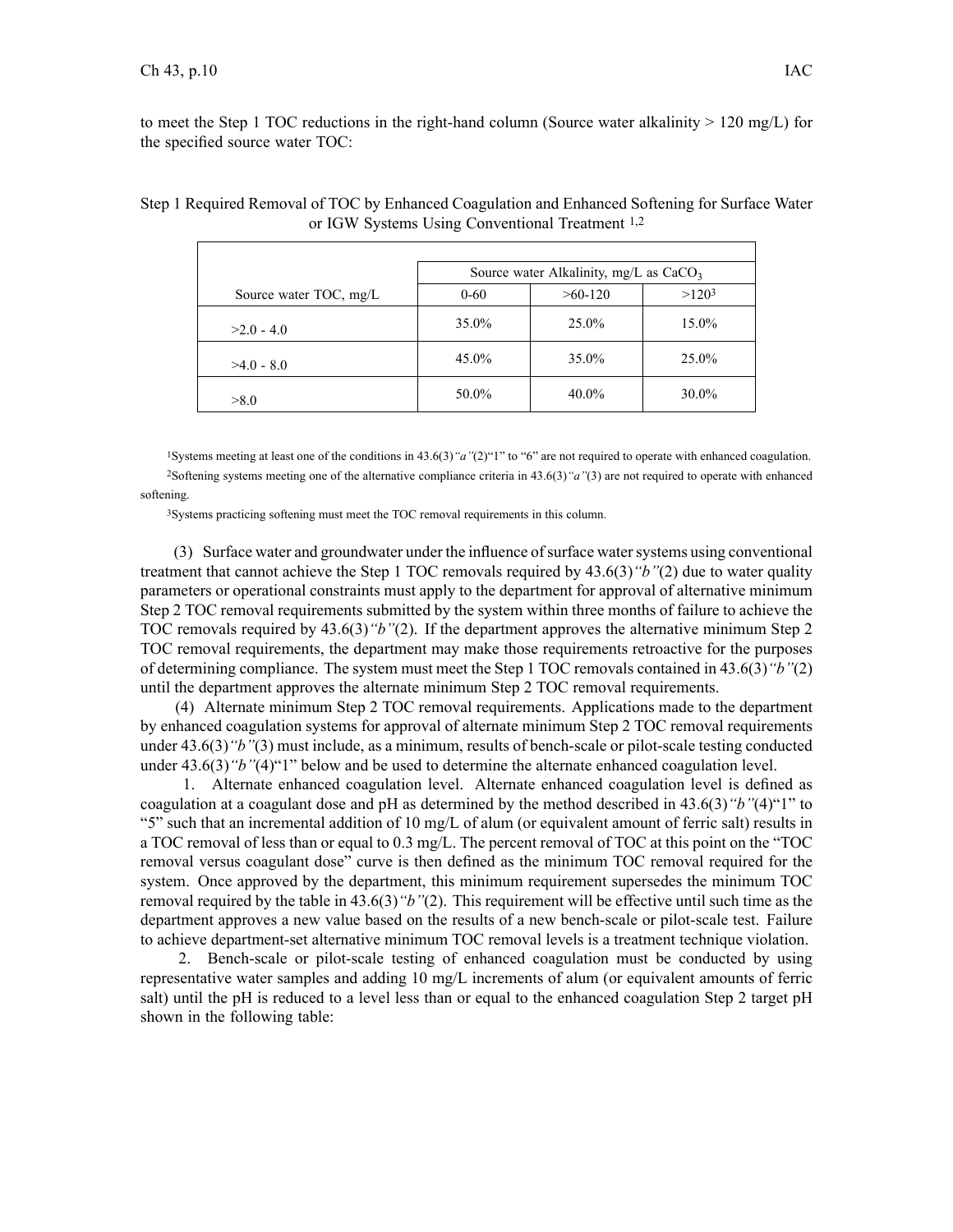| Alkalinity (mg/L as $CaCO3$ ) | Target pH |
|-------------------------------|-----------|
| $0 - 60$                      | 5.5       |
| $>60-120$                     | 6.3       |
| $>120-240$                    | 7.0       |
| >240                          | 7.5       |

Enhanced Coagulation Step 2 Target pH

3. For waters with alkalinities of less than 60 mg/L for which addition of small amounts of alum or equivalent addition of iron coagulant drives the pH below 5.5 before significant TOC removal occurs, the system must add necessary chemicals to maintain the pH between 5.3 and 5.7 in samples until the TOC removal of 0.3 mg/L per 10 mg/L alum added (or equivalent addition of iron coagulant) is reached.

4. The system may operate at any coagulant dose or pH necessary (consistent with other public drinking water rules in 567—Chapters 41 through 43) to achieve the minimum TOC percen<sup>t</sup> removal approved under 43.6(3)*"b"*(3).

5. If the TOC removal is consistently less than  $0.3 \text{ mg/L}$  of TOC per 10 mg/L of incremental alum dose at all dosages of alum (or equivalent addition of iron coagulant), the water is deemed to contain TOC not amenable to enhanced coagulation. The system may then apply to the department for <sup>a</sup> waiver of enhanced coagulation requirements.

# *c. Compliance calculations.*

(1) Surface water or groundwater under the influence of surface water systems other than those identified in 43.6(3)*"a"*(2) or (3) must comply with requirements contained in 43.6(3)*"b"*(2) or (3). Systems must calculate compliance quarterly, beginning after the system has collected 12 months of data, by determining an annual average using the following method:

1. Step 1: Determine actual monthly TOC percen<sup>t</sup> removal using the following equation, to two decimal places:

Actual monthly TOC percent removal = 1 - 
$$
\left(\frac{\text{treated water TOC}}{\text{source water TOC}}\right) \times 100
$$

2. Step 2: Determine the required monthly TOC percen<sup>t</sup> removal from either 43.6(3)*"b"*(2) or (3).

3. Step 3: Divide the "actual monthly TOC percen<sup>t</sup> removal" value (from Step 1) by the "required monthly TOC percen<sup>t</sup> removal" value (from Step 2). Determine this value for each of the last 12 months.

> actual monthly TOC percen<sup>t</sup> removal Monthly percent removal ratio required monthly TOC percen<sup>t</sup> removal

4. Step 4: Add together the "monthly percen<sup>t</sup> removal ratio" values from Step 3 for each of the last 12 months and divide by 12, to determine the annual average value.